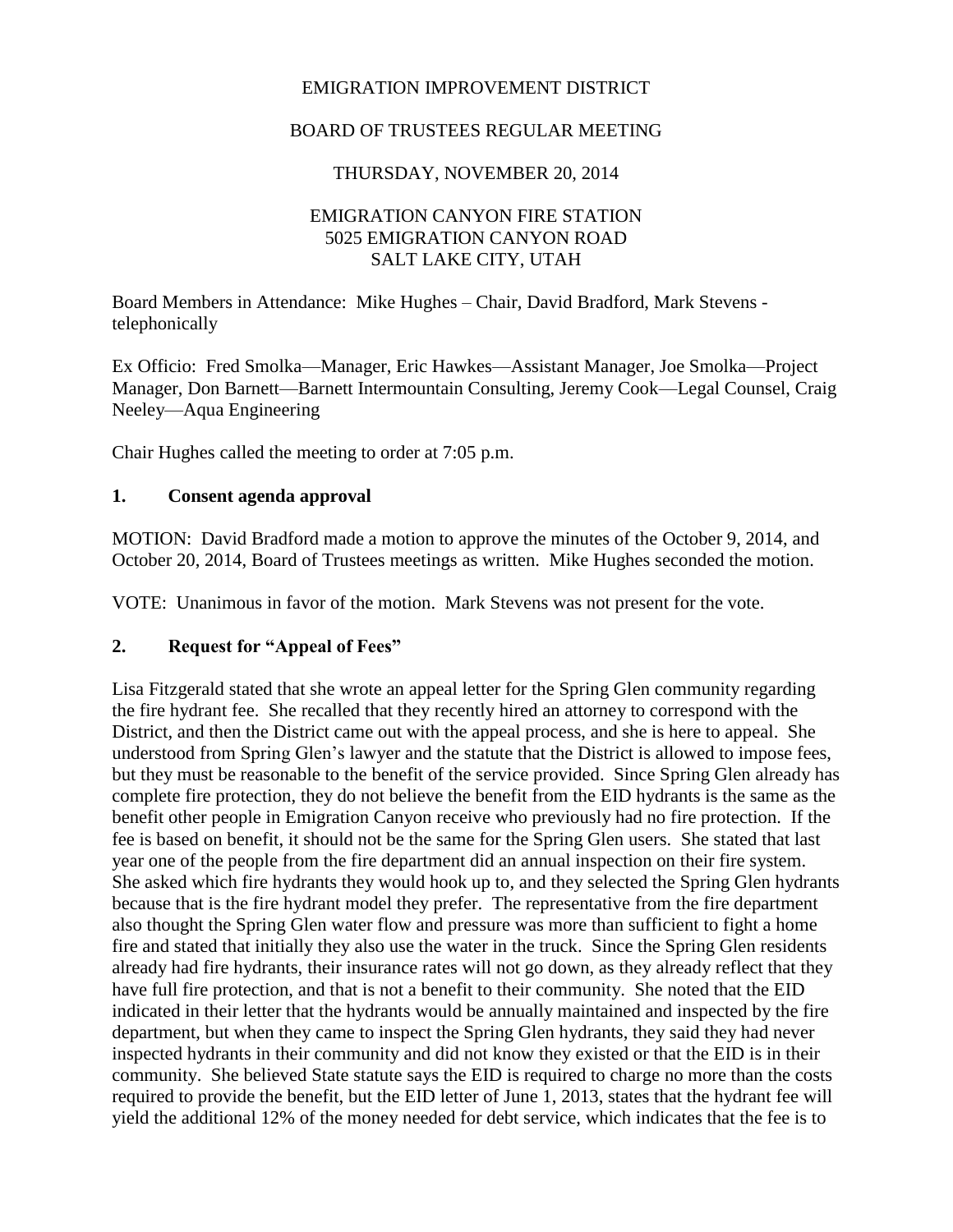Emigration Improvement District Board of Trustees Meeting November 20, 2014 Page 2 of 9

cover the debt service and is not based on the benefit they receive. In one letter the EID states that they want contributions from community members who are not currently contributing to the EID, but she pays \$182 in taxes each year that go to the EID, so they are contributing to the infrastructure to maintain the community as a whole.

Chair Hughes assured Ms. Fitzgerald that the Board has reviewed her letter and talked to the County, the State, and the Fire Marshall. He asked Mr. Hawkes to share the information he had researched. Mr. Hawkes reported that he contacted Stuart Gray, representative for Unified Fire for this area, who indicated that the International Fire Code minimum standard for a house fire is 1,500 gpm for 2 hours at 20 psi, which equates to 180,000 gallons in two hours. He believed the Spring Glen community has a 60,000-gallon reservoir, and their pump would pump about 35 gpm. In the event of a fire, they would have about 35 minutes of water assuming the tank is full. He also spoke with Michael Conn, Fire Chief at the Emigration Canyon station, who stated that they would choose the hydrant with the most water. Mr. Gray stated that they would probably hook to the hydrant that is closest if they did not know which hydrant has more water. Chief Conn explained that their engine holds 750 gallons, but their hoses put out 350 gpm, so the engine would only have the capacity to fight a fire for a couple of minutes. Chief Conn told him that his firefighters are also trained to fight forest fires and would be the first line of defense in a forest fire, and then the Forest Service would be the next ones to respond.

Chair Hughes stated that he does not believe Spring Glen has been diminished in any way by having their own water system, because they get the full benefit of the EID water system. The value to them is being able to put out a fire as opposed to putting out half a fire with one-third the water needed. The District's research indicates that Spring Glen does not have the protection it thought it had, and the EID put in that protection purposely because it was not available. The EID has done its research with the engineer who designed the system, the fire authorities, and the Code and is very comfortable with its position. He believed when Spring Glen gets all the facts, there will be no debate about what the EID provides. He explained that the EID made these decisions with solid engineering, planning, and forethought, that they understand the value the hydrants provide to the Canyon residents, and they are willing to back that position with hard facts. If the Spring Glen residents have other facts they would like the EID to consider, they are welcome to bring them to the Board.

Ms. Fitzgerald continued to argue that the fees were imposed based on the need to pay the debt service, not on the value to the community as required by State statute. Their attorneys requested that information in December or January and have not yet received it. Mr. Cook confirmed that the District has responded to all the requests made by Spring Glen's attorney.

Mr. Smolka explained that the District uses its engineers to inspect the hydrants, and they flow test them at least once a year. He explained that the Fire Department does not like to do flow tests. Mr. Hawkes explained that Aqua Environmental does the hydrant tests each year, and he could confirm through their records which hydrants have been tested. He also noted that, when people are ready to build on their property, they are required to submit a fire flow test to Unified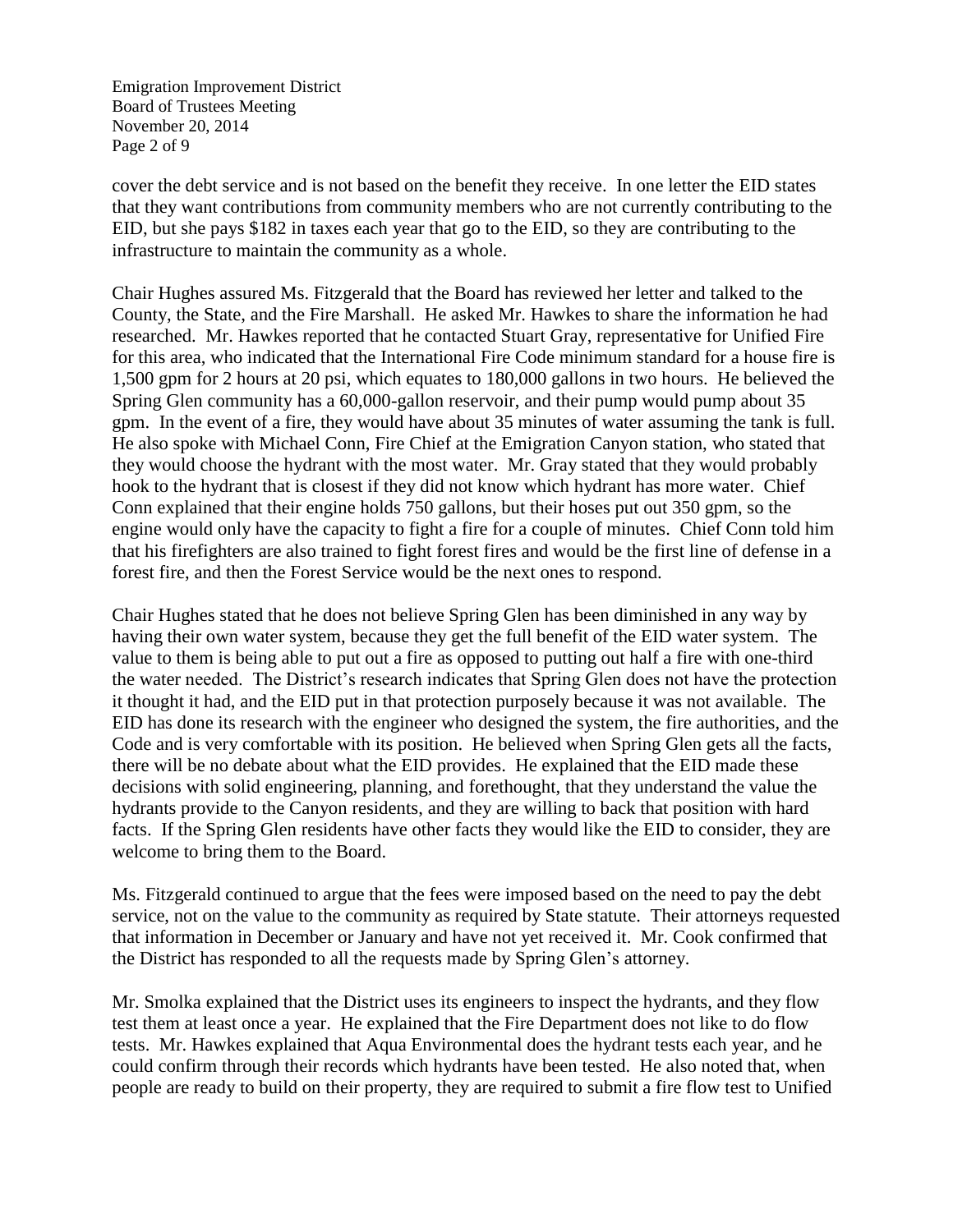Emigration Improvement District Board of Trustees Meeting November 20, 2014 Page 3 of 9

Fire and the County, and the District has a record of those tests. Ms. Fitzgerald requested a record of the tests of the hydrants in her neighborhood.

Fire Chief Michael Conn stated that annually they like to get their hands on every hydrant in the district. They open up every hydrant to be sure water comes up at least to the bonnet, but they do only flow hydrants in certain circumstances. They inspect to be sure there are no obstructions around the hydrant and that the hydrant is not damaged. Whenever they go on a fire call, they always hook to a hydrant, regardless of the type of fire. In the Spring Glen area there was some confusion because of the two hydrants, and they decided to hook to the best maintained hydrants. They were told that one set of hydrants had more water behind them, and they would rather have more than enough than just enough, because they flow a tremendous amount of water, even on a small fire. For a house fire, they could be there for hours, and with water constantly flowing. They could use 200 gpm, and it goes up from there. They usually use two medium lines at 250 gpm each and another hose that flows 350 gpm. If they have to protect structures or other things on either side, they may use two more 350 gpm lines.

Ms. Fitzgerald stated that last October she asked someone from the fire station to check on their hydrants, and she was told they don't normally check fire hydrants and do not have any records. They indicated they had never driven their truck into her neighborhood and were surprised to see six hydrants. She asked which hydrant they would hook up to and was told they would choose the Spring Glen hydrants based on the hydrant model. They also said they had never tested any of the hydrants. Chief Conn explained that they have to keep records on the hydrants they inspect as part of the ISO rating for insurance. Ms. Fitzgerald asked to see the records. Chief Conn confirmed that they inspect hydrants on an annual basis, and it is all documented and sent to the main office. In the four years or so since he was assigned to this station they have done hydrant inspections and business inspections. He explained that crews come and go, and one platoon has not had a regular supervisor for much of the time. They get people to come in on an as-needed basis for one shift only, and they may not know the history of the water supply in the Canyon. When they do get someone at the station who will spend time here on a regular basis, they are careful to explain all water supplies in the Canyon and what they know about them. He did not understand how the conversation went with Ms. Fitzgerald, but when he addresses the water supply, knowing the EID supply is much larger, he has informed his crews that the EID hydrants will be better. They were the newer hydrants, but the last time he went through the Spring Glen neighborhood, it appears that Spring Glen has painted its hydrants. He explained that some firefighters have their favorite hydrant brands, just like they prefer a certain brand of car, but they can get water out of any hydrant. He explained that they move a tremendous amount of water in a short period of time, and it is not just the amount of water behind it, but how quickly the water can get into and out of the hydrant, which is referred to as static pressure and flow pressure. They know certain hydrants work better than others when they go to different areas of the canyon, and he confirmed that they know where all the hydrants are.

Chair Hughes offered to get the information to Ms. Fitzgerald that she requested and invited her to return with any other information or concerns her community might have. He explained that the EID checked all the facts and the law related to Ms. Fitzgerald's concerns and is very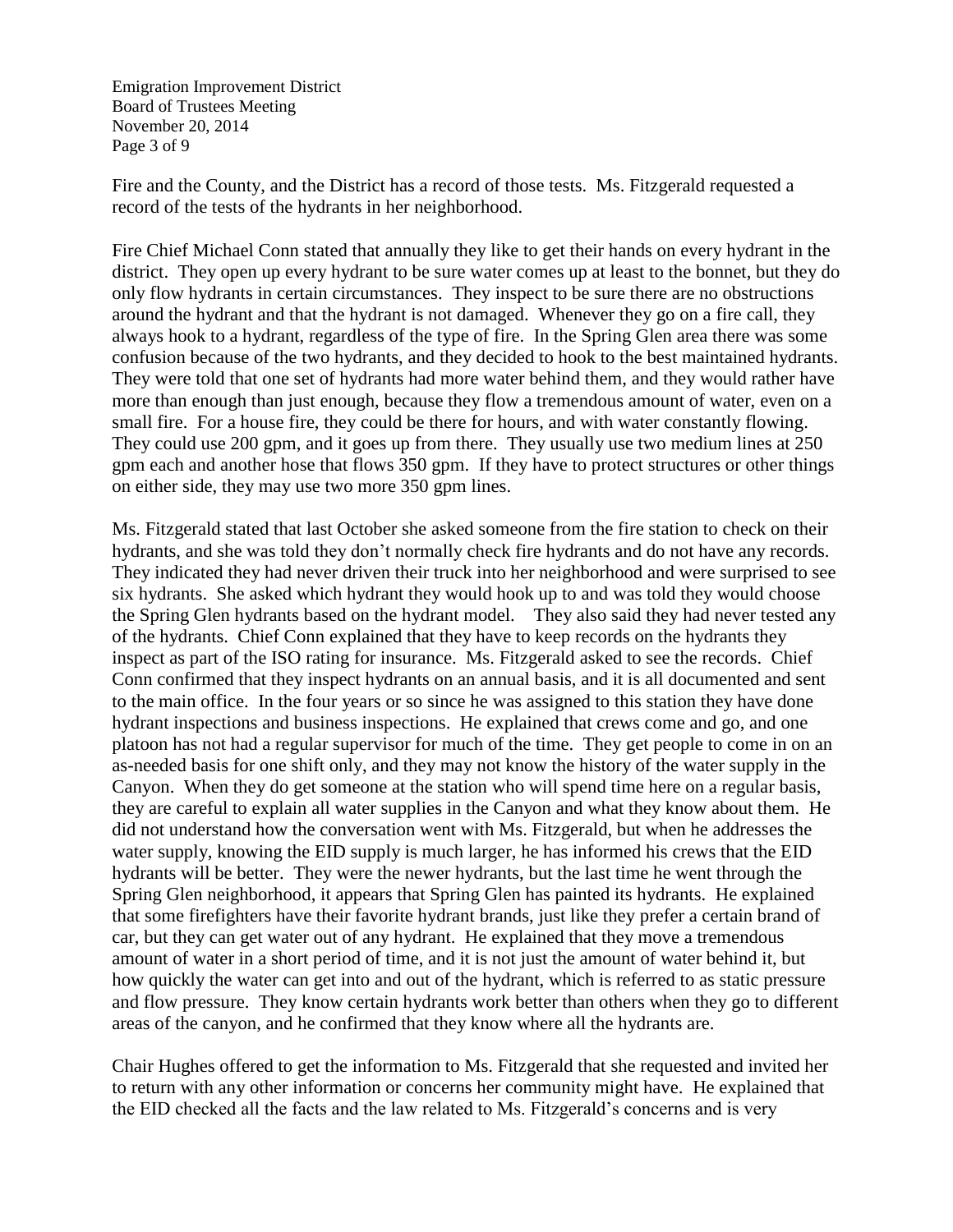Emigration Improvement District Board of Trustees Meeting November 20, 2014 Page 4 of 9

comfortable with its position. Jamie White argued that this issue should be subject to arbitration by a disinterested third party. Mr. Cook explained that is not how the process is set up in the statute. The EID Board is the appeal board, and there is no other appeal board. The next appeal if they disagree is to go to District Court as their next appeal right.

Chair Hughes commented that everyone likes things to fit their individual circumstances, but the reality is that this is a community system, just like the road is a community road. Everyone pays for it, and it is part of being a community. People have to make decisions for the greater good. Fire protection was important enough that the Board felt they needed to do something about it, and all of their decisions are weighed by the greater good, not by "my house and my \$15." They put hydrants in the Spring Glen area because the Spring Glen system could not meet the fire standards and because they have neighbors who are at risk. Ms. Fitzgerald argued that they were not asked or informed that their system was insufficient. The EID Board made the decision about the Spring Glen system, and that may be where the discontent lies.

Kennard Machol stated that he wants to talk about the standby fees and referred to a stipulation in the application agreement that says property owners unwilling to pay the standby fee will be required to pay the total amount of accrued fees plus interest at the time of connection to the system in the future. Because of that reason and a few others, he wanted to invoke this clause, which according to his lawyer is unequivocal and clearly stated and not open to other interpretations. Mr. Cook recalled that Mr. White made that argument at the last meeting, and after looking at the agreement further, he believed the language must be considered as it relates to the purpose of the agreement, which was to guarantee to the State that the EID had enough people paying the standby fee to meet their loan obligations. He agreed there may be some ambiguity in the language, but his reading of the language is that it was to guarantee the property owners who signed up for this that other property owners would not receive the benefit of being allowed to hook up without paying that fee and that the District would not allow other people to benefit in a way that was detrimental to those who did sign up. Mr. Machol stated that it is shameful that the District is forcing citizens to hire attorneys to get them to perform what is clearly stated in the agreement or acquiesce to the District's bullying. If the District wishes they had written it differently and wishes it meant something else, that does not mean that it means something else. Mr. Cook stated that he understands Mr. Machol has a difference of opinion as to what the language says, and it is up to the Board, given that difference of opinion, to determine what course of action they want to take.

Jamie White claimed that Mr. Smolka withheld the change in policy and that anyone new would not have to go on standby. Chair Hughes explained that when the District started to put the water pipe in the road, it realized that across the road were several other utilities and a fiberotic line and that each time they had to put a line in to the properties across the road, they would have to tear out huge hunks of the road at tremendous additional expense. The Board made a policy change at that point and decided to stub the water to all the lots at that time, because it would cost a significant amount to do it later, and it would make no sense to tear up the road every time they made another connection and stop traffic every time. The policy changed because the economics changed, and the economics changed because of what was happening on the ground.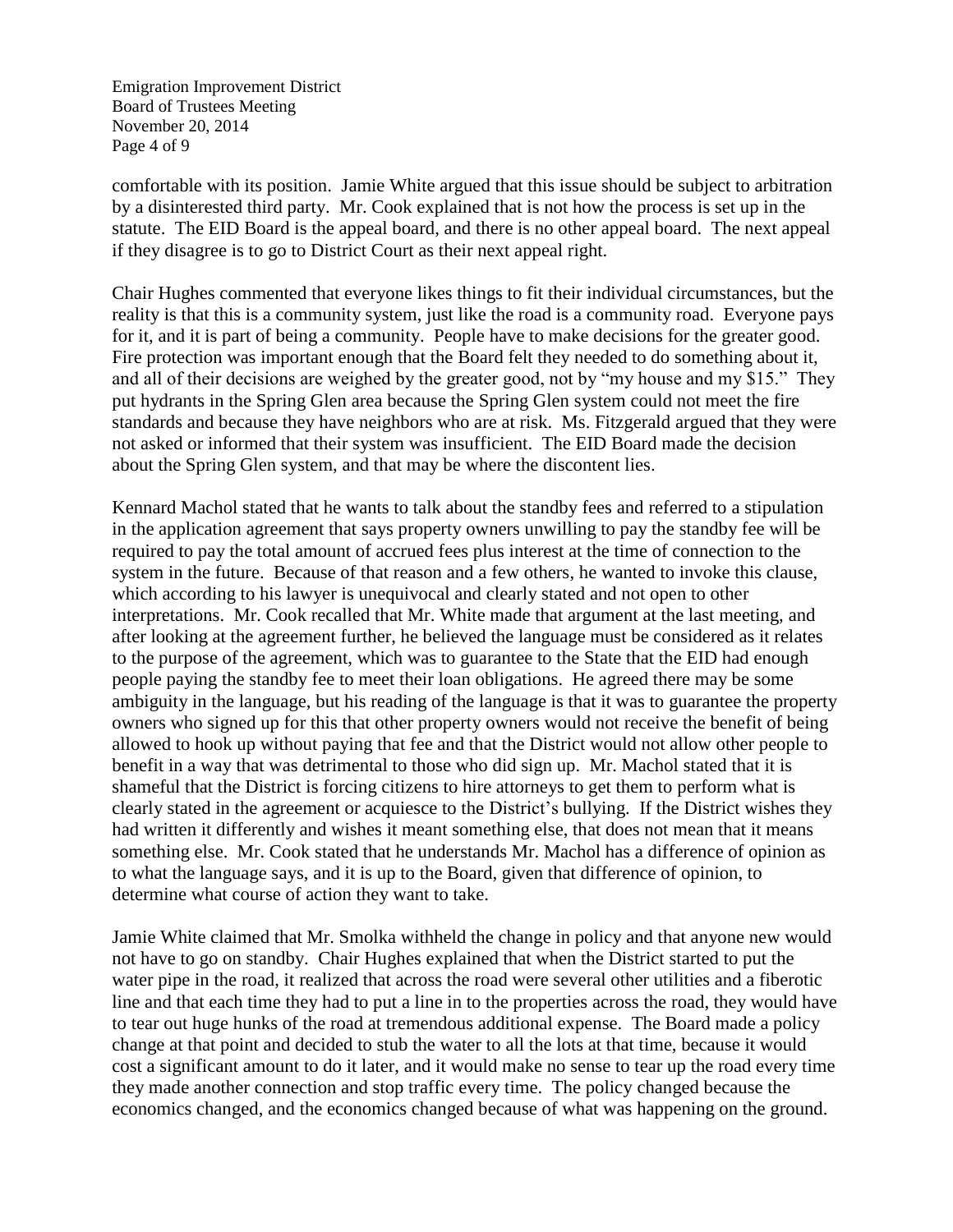Emigration Improvement District Board of Trustees Meeting November 20, 2014 Page 5 of 9

He believed the Board made the right decision, and they have not had to tear up the road again. Mr. White provided a letter from an attorney stating that the language in the agreement is clear and unambiguous, and he requested that the standby fees be removed from his taxes. He would pay the accrued fees plus interest when he connects to the system. Chair Hughes offered to discuss this with the other Trustees and have Mr. Cook respond to Mr. White's attorney.

Sam Plumb, representing Suzanne Plumb, noted that she received an excess water surcharge fee of \$1,400, which was reduced by the District to \$750 for a leak credit. He provided historic meter readings for Suzanne's property and noted that there are no exact dates showing when the meters were read. He discussed the July water usage of 102,000 gallons which bumped the bill up to the surcharge fee. He acknowledged that is a lot of water, but his parents do not inhabit the house. His mother may do some laundry, bathe, and water some plants with a hose, but the sprinkler system is turned off the vast majority of the time. He referred to the water usage during the few years prior to 2013, when they watered the property heavily. He noted that in 2013 the meter was replaced and they did not water heavily, but the July usage was 152,000 gallons. According to his calculations, they would have to run the sprinklers three times a day for two hours to incur that type of usage, which is physically impossible. He claimed that the sprinkling system was completely unplugged after 2013, and there was a huge spike in July again this year. He stated that Mr. Hawkes told his mother that the meter was read on August 5, and the next month, the usage went down to 2,700 gallons and then 7,400 gallons with no change in behavior. In July the readings show a huge spike in usage, but the months before and after are nowhere near that usage. Chair Hughes corrected Mr. Plumb that the usage the following month was actually 26,000 gallons, not 2,600 gallons. Mr. Plumb stated that it is not possible for them to have used 102,000 gallons. In looking at prior usage, every month is low, and then in two years the July usage jumps to over 100,000 gallons. He expressed concern about the flux in time that the meters are read, the lack of proof as to when the meter was read, and that he had to wait four months to get on the agenda. Now his mother's property will have a surcharge placed on it because of a surcharge that should not have been applied to it in the first place.

Mr. Hawkes explained that he notified Ms. Plumb of the high water usage. He read the meter on August 4 and computed the usage, then went back on August 5 to verify the reading because the usage was high. Joe Smolka confirmed that the meter was replaced in June 2013 because the meter had stopped reading. Mr. Cook noted that the June 2013 reading was 46,710, and the July reading was 152,000. Mr. Plumb asked if they used historical usage to calculate the July meter reading because the meter had not been running for several months. The following month there was less than 10,000 gallons, and the following month was less than 1,000 gallons, which does not make sense. If the District does not have documentation of when the meter was read, he has no documentation to go to his mother and ask her to change her behavior and get her sprinklers checked. He stated that even four or five days difference in reading the meter could mean having to pay punitive usage fees.

Mr. Hawkes stated that Ms. Plumb contacted him, and he met her at her house and checked the meter. It had been 14 days since he had read the meter, and at that point she had used another 25,000 gallons in 14 days. He asked if he could go through her sprinkler system, and she agreed.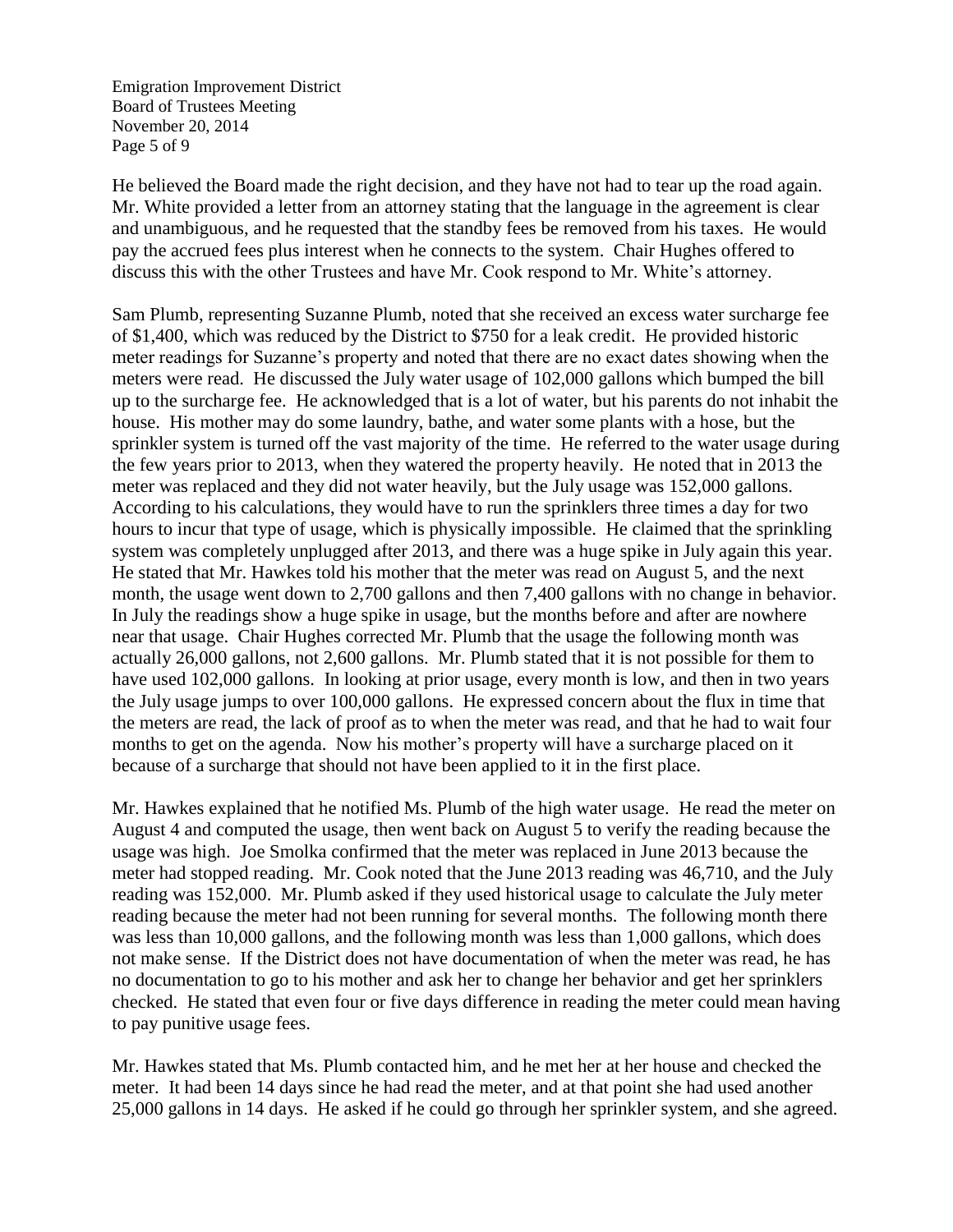Emigration Improvement District Board of Trustees Meeting November 20, 2014 Page 6 of 9

Every time he has been there, the meter is not spinning, so this is not a slow or continual leak, which usually means it is the sprinkling system when it is running or something that is on autofill. He went through the sprinkler system, and not only is it an inefficient system that puts down a lot of water in a very short time, but he also found some significant leaks, and that was what he based the leak credit on. He explained that the leak credit is based on historical usage for that month, and he went back as far as 2006. The usage during that month since 2006 still averages 87,000 gallons. He noted that in July 2010 the usage was 154,000 gallons, in July 2012 it was 131,000, and in July 2007 it was 100,000.

Mr. Plumb maintained that, given the problem that seems to happen and the lack of any concrete evidence of when and how the meter was read, it is difficult to believe Ms. Plumb owes any punitive usage fees, and they cannot be justified. Mr. Hawkes reiterated that the leak credit is based on historical usage, and in this case, the property has used a lot of water consistently every July. Mr. Plumb stated that historical usage means nothing to him if it is just a number on a piece of paper without anything to back it up. Mr. Cook noted that this is not a case where historically the property has used only a small amount of water and suddenly the reading this year is much higher. The usage has consistently been over 100,000 gallons every year. Mr. Plumb stated that there is no way for the District to charge a punitive fee when there is no accountability on their part as to when and how the meter was read. Mr. Hawkes explained that they could give Mr. Plumb the dates and have the actual meter read sheets. Mr. Cook explained that, even if they pro-rate the usage based on reading the meter a few days later than normal, the usage would still be 80,000 plus. If this were a one-time thing, there might be an argument that a massive leak may have occurred during the few days' delay in reading the meter, but it is clear that there has consistently been high usage during this period. Mr. Plumb argued that the District cannot legally charge a punitive fee if the meter is read even one day after the first of the month. Mr. Cook explained that no water company in the State reads its meters on exactly the same day each month. Mr. Plumb claimed that it is illegal to not read the meters on a 30-day billing cycle. In addition, they cannot charge punitive fees when they have no documentation to back it up. He stated that there is no way to deal with this in a way that works for everyone.

Mr. Hawkes explained that Mr. Plumb's GRAMA request was for the meter readings only, so he went through the meter reading sheets and wrote down the meter readings, which fulfilled Mr. Plumb's request. If Mr. Plumb wants additional information, the District has all the meter reading sheets with details as to when the meters were read.

Mr. Plumb stated that he will not allow his mother to pay this bill. If the District is going to punish someone with money, they need to be on top of it and read the meters exactly on the same day each month.

Chair Hughes stated that he will discuss this with the other Trustees.

## **3. Financial considerations**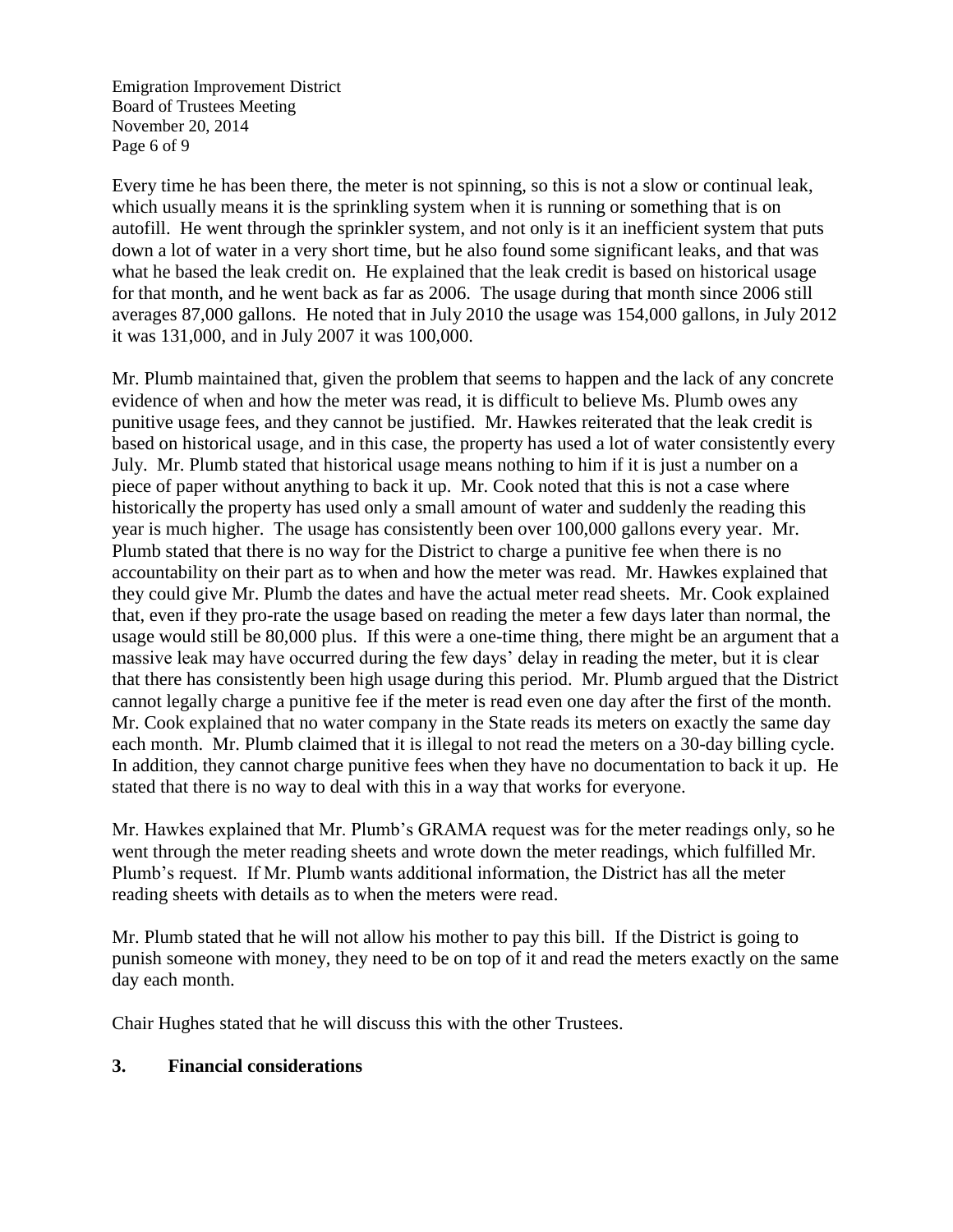Emigration Improvement District Board of Trustees Meeting November 20, 2014 Page 7 of 9

Mr. Smolka reviewed the financial report and accounts receivable, noting that the current balance of all accounts is \$203,000. He also reviewed the loan balances and payment dates.

Mr. Hawkes reviewed the third quarter financial report. He also provided and discussed the 2015 proposed budget, the 2014 adopted budget, and estimated actual budget for 2014. He anticipated that tax revenues this year will be similar to last year. Water revenue has decreased by about 25% each year since 2012, which indicates that people are responding to conservation requests. Board Member Bradford asked if the five new connections anticipated for next year are enough to offset the 25% decrease in water revenue. Mr. Hawkes replied that he does not know. He explained that the 25% reduction is based on meter readings, not what was delivered from the wells. Mr. Barnett questioned whether there might be some loss somewhere. Mr. Cook questioned whether some people might be bypassing their meters. Board Member Bradford noted that the drop is 25% over a two-year period, not 25% a year. The drop from 2013 to 2014 was minimal, and almost the entire reduction was between 2012 and 2013. Board Member Bradford noted that there is a big difference between the estimated actual impact fees for 2014 and the proposed impact fees for 2015. Mr. Smolka explained that, at the December meeting when they come back with the estimated actual budget for 2014, the numbers will be much closer to the actual amounts. Mr. Hawkes reviewed the other estimated income and expenditures in the 2014 budget and the 2015 proposed budget.

Chair Hughes asked when the proposed budget would be available to the public. Mr. Hawkes replied that it must be available at least seven days before the hearing. Mr. Cook advised them to make any needed corrections and post the proposed budget online as soon as possible.

MOTION: David Bradford made a motion to accept the proposed budget for 2015 with any needed corrections and changes as discussed. Mark Stevens seconded the motion.

VOTE: Unanimous in favor of the motion.

# **4. Zions Bank check scanner for deposits**

Mr. Hawkes reported that he and Mr. Smolka visited with Zions Bank about a scanner that may help them get checks deposited more quickly. It will reduce the time for access to funds from the deposits. It will also provide a scanned copy of the checks and calculate the deposits. Mr. Smolka explained that they have been copying every check that comes in for years, and this will eliminate that time and cost. Mr. Hawkes stated that the fee associated with the scanner is \$20 per month and 5 cents per transaction. Board Member Bradford requested that they ask Zions Bank to waive the fees for the scanner. The Board Members stated that they had no issue with getting the scanner.

# **5. Report on audits**

Mr. Hawkes reported that the external audit was done on October 23, and all the information has been provided to them. It should be completed by the end of the month.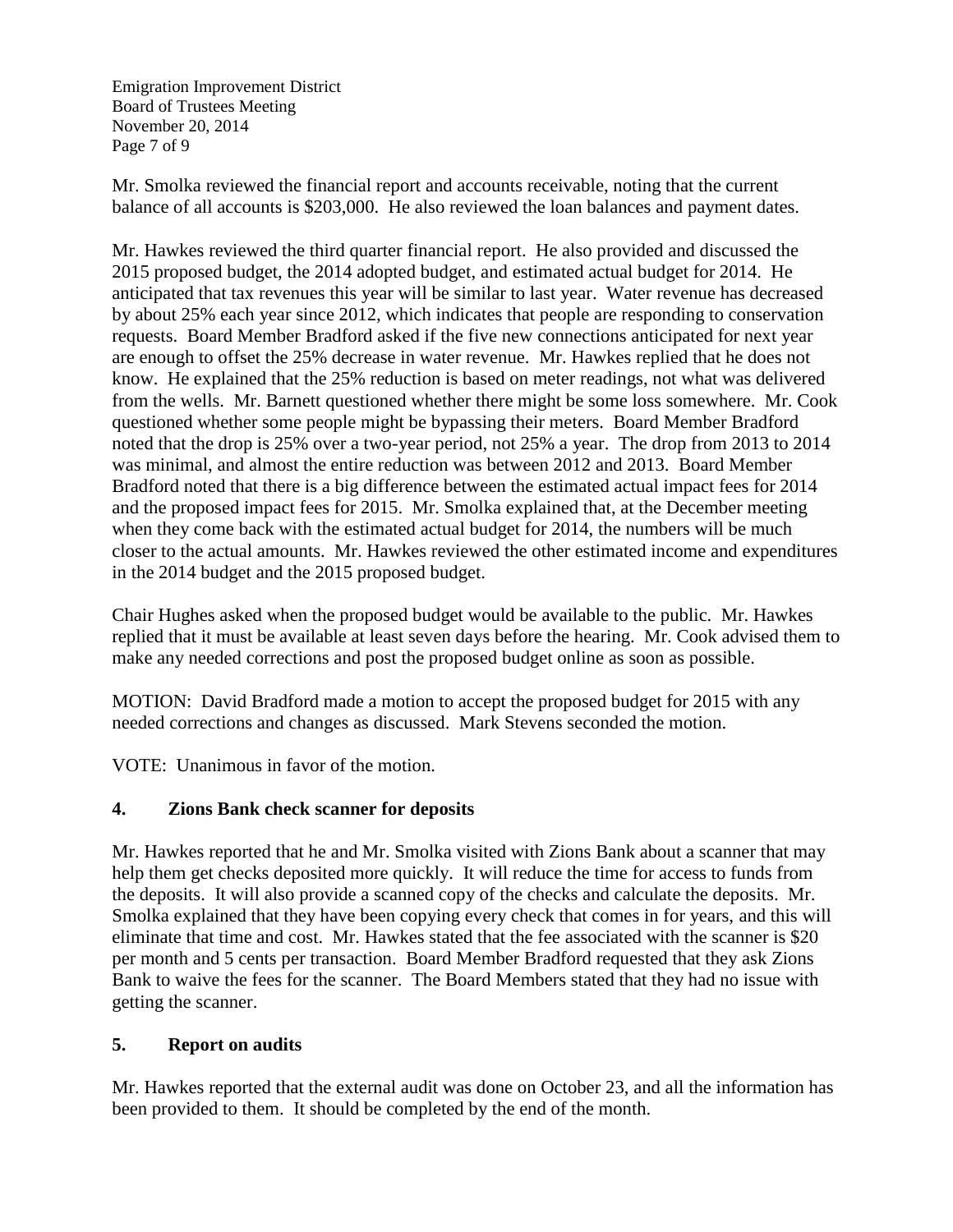Emigration Improvement District Board of Trustees Meeting November 20, 2014 Page 8 of 9

Mr. Hawkes reported that Board Member Stevens completed the internal audit. Board Member Stevens thanked Mr. Smolka and Mr. Hawkes for their help with the audit.

## **6. Report on Rocky Mountain Power "off-peak" program**

Mr. Hawkes reported that Rocky Mountain Power changed the meter on Well 2, but they have not yet changed the Upper Freeze Creek meter. They have been operating the last few weeks during the off-peak hours and are beginning to figure out how to make it work.

## **7. Water system report**

Mr. Barnett reported that water usage last month was a little under 2 million gallons, which is down from an average over the last five years of 2.6 million gallons.

## **8. Well status report**

Mr. Hawkes stated that they have been operating the Upper Freeze Creek Well on the soft start since last month's meeting, and everything seems to be working well. Mr. Neeley explained that the motor supplier has warrantied the second motor. They are still working through the motor failure, and it will take a little time to work that out. The cost of second push-pull is still up in the air. He has not done anything regarding the conductivity in the ground, and they will run as they are for a couple of months until the warranty period is up. Right now they need consistent run time and consistent operation. He did not want to have to the pull the pump again to deal with the conductivity without having another reason to pull it. The warranty period for Hills Construction is up at the end of December, and if there are other issues they need to take care of with them, they need to write them down and give that information to Hills.

## **9. TMDL septic system project**

Mr. Hawkes stated that they have a meeting with the Division of Water Quality on December 4 at 1:00 at their offices. On December 1 they will meet with the Health Department and the Division of Water Quality to pick some sites along the stream to do their testing for the project. One thing required to apply for the grant is a projection of a 20-year expansion project. Chair Hughes noted that they will need to spend some money on engineering to get that information.

## **10. Utility billing software progress report**

Mr. Hawkes reported that they have started with the software process. They have the base accounts entered and will add the meter readings. He also hoped to incorporate the financial impact fees and historical data and have that close to finalized by the next meeting.

# **11. Any items requested by visiting public**